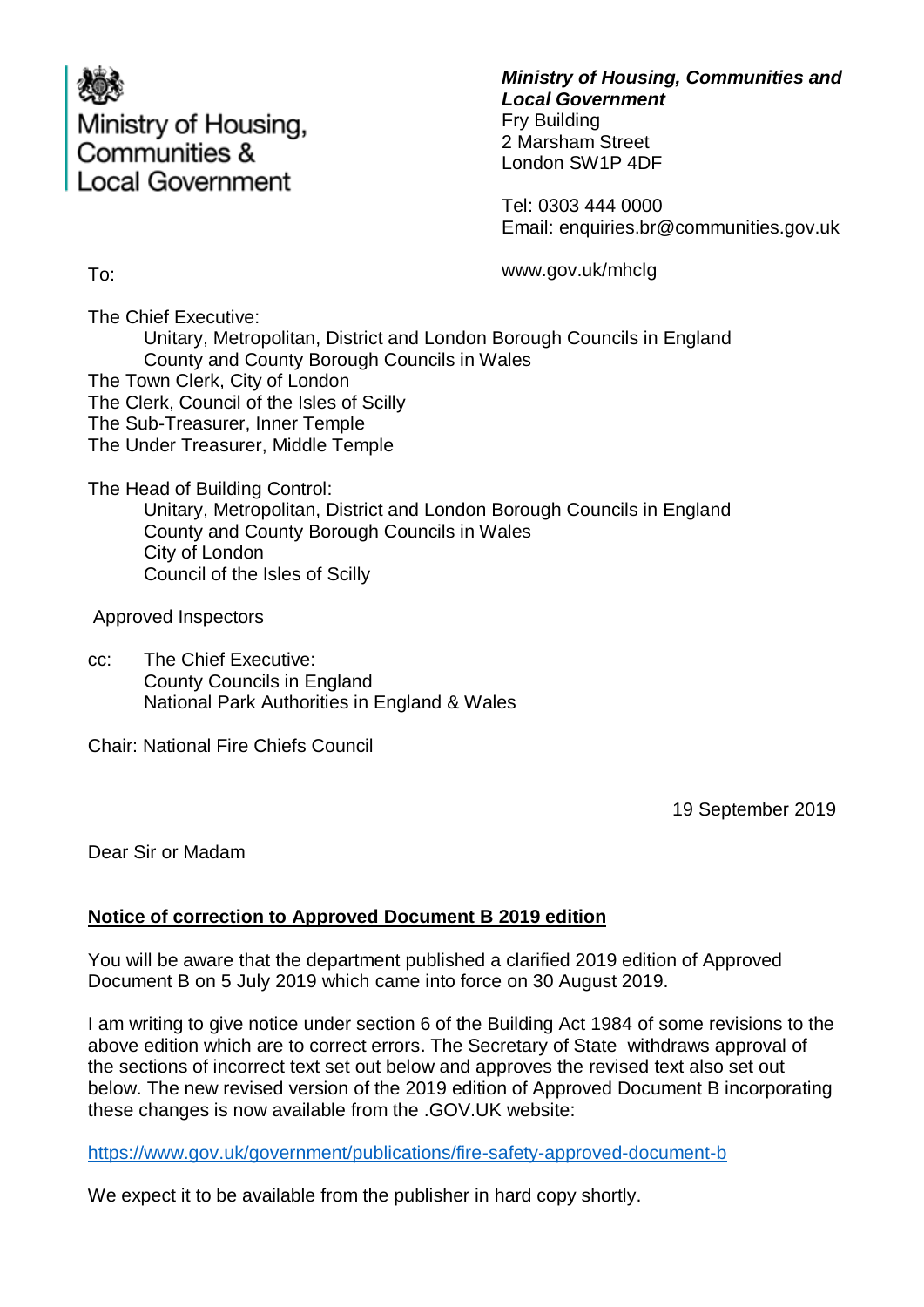The revisions set out below take effect from the date of this letter and I would be grateful if you would notify your members of these changes.

The approved revisions set out below relate to the requirements in Part B, Schedule 1 Regulations 6(3), 7(2) & 38 of the Building Regulations 2010.

# **Further information**

The department has become aware of an error in the guidance relating to dampers fitted to smoke shafts in blocks of flats. The error related to the incorrect use of the defined term "fire and smoke dampers" in paragraph 3.51 iii of volume 1 (Dwellings).

On further review, a number of other typographical errors have been identified and corrected as set out below.

## **Notice of revisions to the 2019 edition of Approved Document B ('ADB 2019'):**

## **1- Smoke control dampers:**

The operation of a "fire and smoke damper" conforming to BS EN 15650 would not meet the operational requirements for venting via a smoke shaft. Therefore the wording has been revised to refer to "smoke control damper" instead.

The following text in ADB 2019 volume 1 paragraph 3.51 iii. is withdrawn and no longer approved:

#### **Withdrawn text:**

*"The smoke shaft should be constructed from a class A1 material. All vents should either be a fire doorset (see Appendix C, Table C1, item 2.e for minimum fire resistance) or fitted with a fire and smoke damper (see paragraph 9.21). The shaft should be vertical from base to head, with a maximum of 4m at a maximum inclined angle of 30 degrees."*

The above text shall be replaced by the approved text below:

#### **New approved text:**

*"The smoke shaft should be constructed from a class A1 material. All vents should either be a fire doorset (see Appendix C, Table C1, item 2.e for minimum fire resistance) or fitted with a smoke control damper achieving the same period of fire resistance and designed to operate as described below. The shaft should be vertical from base to head, with a maximum of 4m at a maximum inclined angle of 30 degrees."*

#### **2- Double-skinned insulated roof sheeting:**

Diagram 5.2a (volume 1) diagram 8.2a (volume 2) with the associated text in paragraph 5.14 (volume 1) and 8.28 (volume 2) is corrected to remove the text "with a thermoplastic core".

The following text in ADB 2019 paragraph 5.14 in volume 1, and paragraph 8.28 in volume 2 is withdrawn and no longer approved: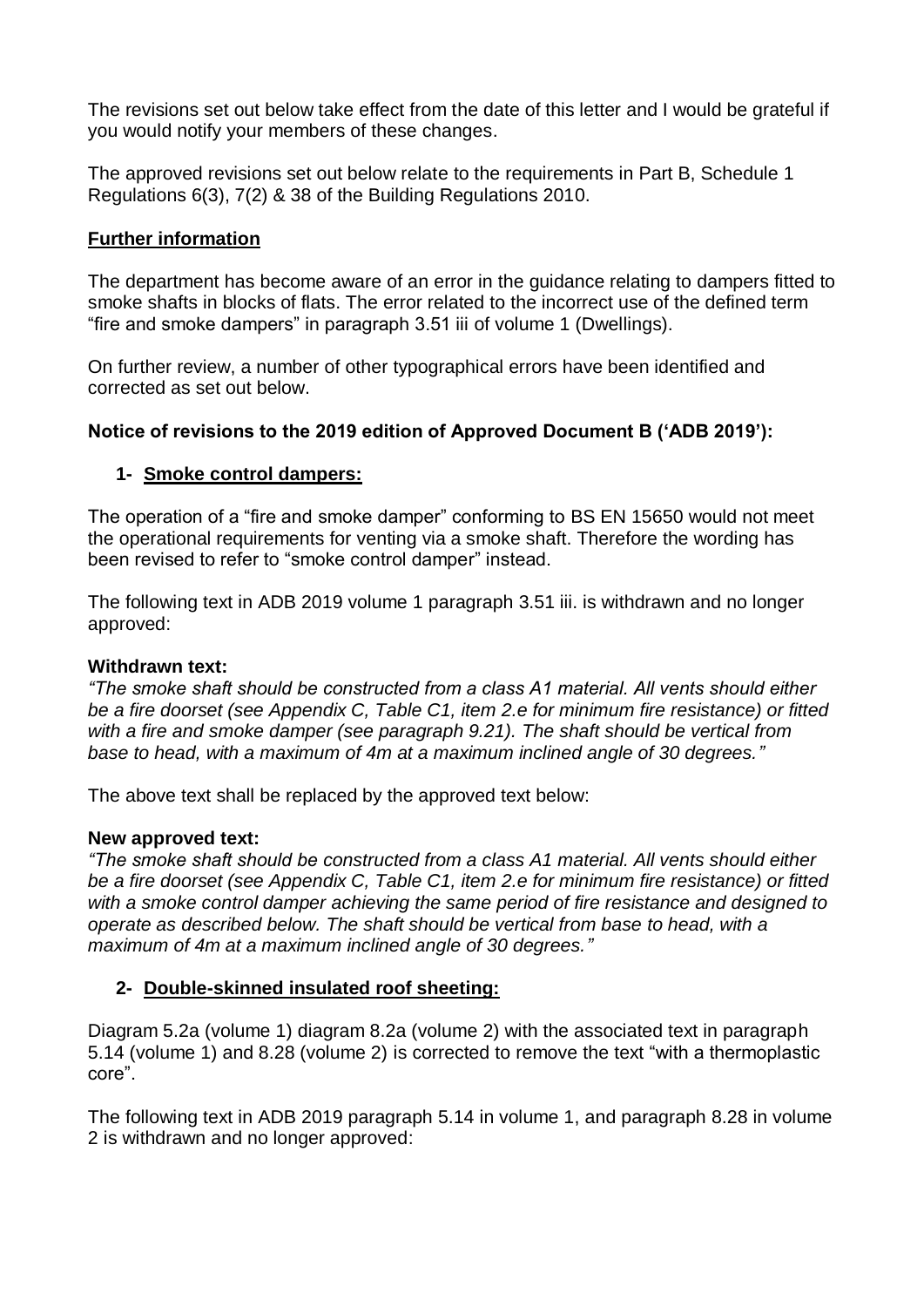#### **Withdrawn text:**

*"Double-skinned insulated roof sheeting with a thermoplastic core should incorporate a band of material rated class A2-s3, d2 or better, a minimum of 300mm in width, centred over the wall."*

The above text shall be replaced by the approved text below:

### **New approved text:**

*"Double-skinned insulated roof sheeting should incorporate a band of material rated class A2-s3, d2 or better, a minimum of 300mm in width, centred over the wall."*

The following text in ADB 2019 diagram 5.2a in volume 1, and in diagram 8.2a in volume 2 is withdrawn and no longer approved:

#### **Withdrawn text:**

*"Double-skinned insulated roof sheeting with a thermoplastic core should incorporate a band of material of class A2-s3, d2 or better at least 300mm wide centred over the wall."*

The above text shall be replaced by the approved text below:

## **New approved text:**

*"Double-skinned insulated roof sheeting should incorporate a band of material of class A2 s3, d2 or better at least 300mm wide centred over the wall."*

The corrections in relation to double-skinned insulated roof ensures there is no technical change between the revised 2019 clarified Approved Document B and the 2006 edition.

# **3- Fire detection and alarm systems in large dwellinghouses:**

ADB 2006 (including amendments) referenced BS 5839:2004 which included a minimum of "Grade B" fire detection and alarm system. BS 5839:2019 no longer defines Grade B, as such the wording in ADB 2019 Volume 1 has been revised.

The following text in ADB 2019 paragraph 1.6 in volume 1 is withdrawn and no longer approved:

#### **Withdrawn text:**

*"A large dwellinghouse of two storeys (excluding basement storeys) should be fitted with a Grade B Category LD3 fire detection and alarm system, as described in BS 5839-6."*

The above text shall be replaced by the approved text below:

#### **New approved text:**

*"A large dwellinghouse of two storeys (excluding basement storeys) should be fitted with a Grade A Category LD3 fire detection and alarm system, as described in BS 5839-6."*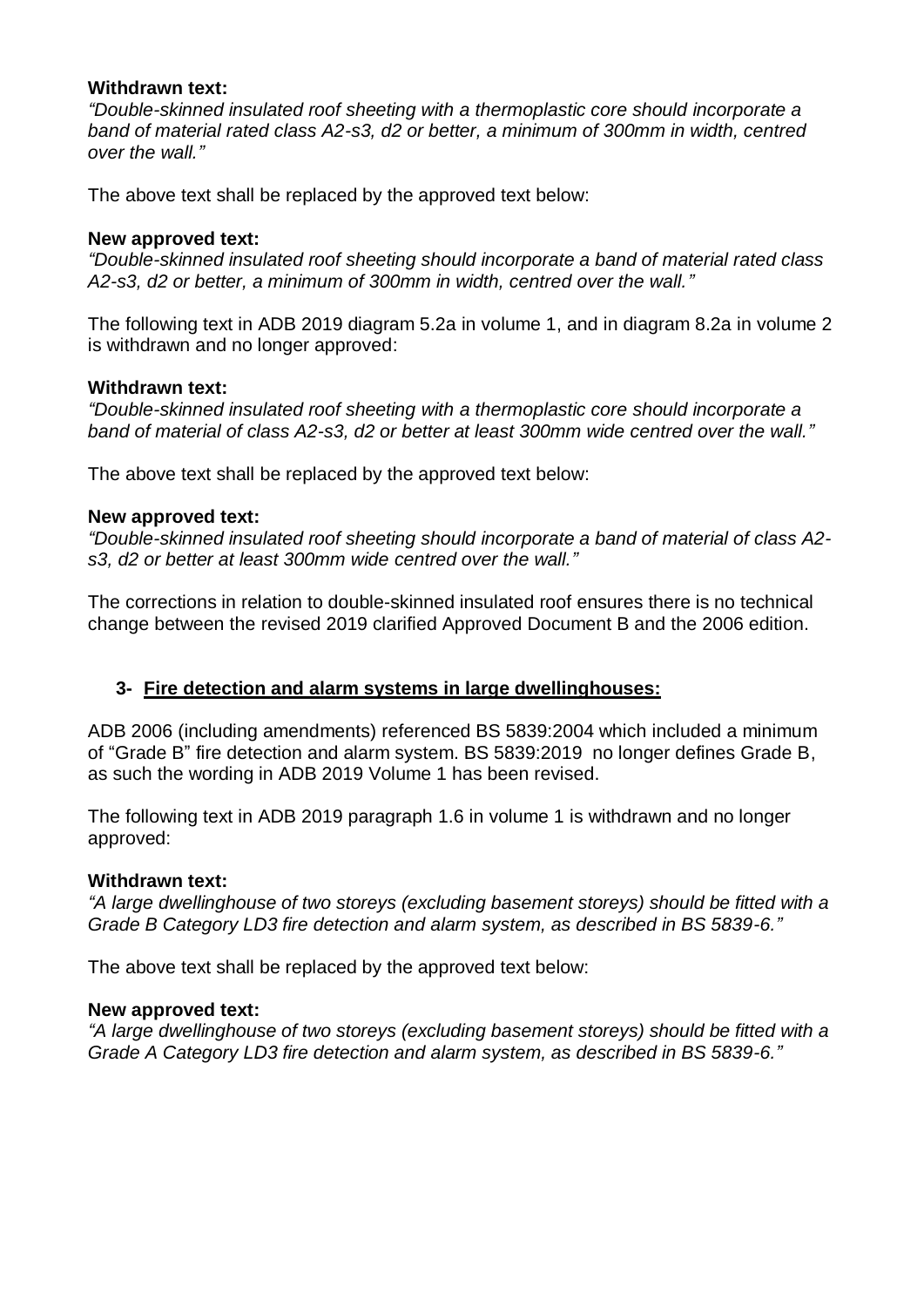# **4- Reference to BS 5839-6:**

The reference to BS 5839-6 in Appendix F needs to be updated to the correct date.

The following text in ADB 2019 volume 1 and volume 2 Appendix F is withdrawn and no longer approved:

### **Withdrawn text:**

*"BS 5839-6 Code of practice for the design, installation, commissioning and maintenance of fire detection and fire alarm systems in domestic premises [2018]"*

#### **New approved text:**

*"BS 5839-6 Code of practice for the design, installation, commissioning and maintenance of fire detection and fire alarm systems in domestic premises [2019]"*

## **5- Doors on escape routes:**

A typographical error is addressed by correcting "opened" with "openable" in ADB volumes 1 and 2.

The following text in ADB 2019 paragraph 3.90 in volume 1 is withdrawn and no longer approved:

#### **Withdrawn text:**

*"Doors should be readily opened to avoid undue delay to people escaping. Doors on escape routes (both within and from the building) should comply with paragraphs 3.91 to 3.98. Guidance on door closing and 'hold open' devices for fire doorsets is set out in Appendix C.*

*NOTE: Paragraphs 3.91 to 3.98 do not apply to flat entrance doors."*

#### **New approved text:**

*"Doors should be readily openable to avoid undue delay to people escaping. Doors on escape routes (both within and from the building) should comply with paragraphs 3.91 to 3.98. Guidance on door closing and 'hold open' devices for fire doorsets is set out in Appendix C.*

*NOTE: Paragraphs 3.91 to 3.98 do not apply to flat entrance doors."*

The following text in ADB 2019 paragraph 5.6 in volume 2 is withdrawn and no longer approved:

#### **Withdrawn text:**

*"Doors should be readily opened to avoid undue delay to people escaping. Doors on escape routes (both within and from the building) should comply with paragraphs 5.7 to 5.15. Guidance on door closing and 'hold open' devices for fire doorsets is set out in Appendix C."*